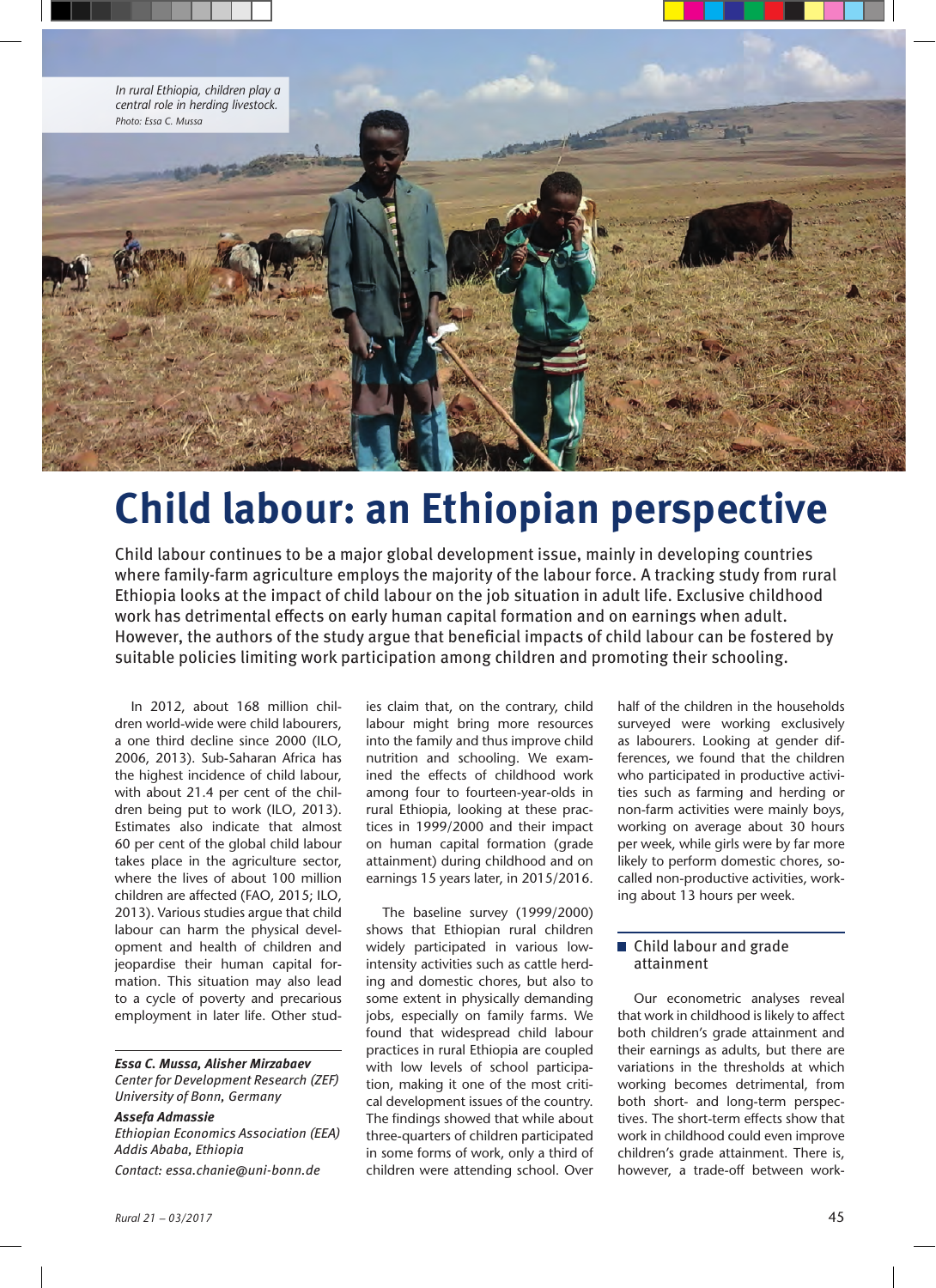# **SCIENTIFIC WORLD**



ing and grade attainment, which is likely to occur after about 24 hours of work per week. Beyond these threshold points, each extra hour of work is significantly associated with diminishing grade attainment. But as long as children worked below this cut-off level, they could actually improve their expected grade attainment by about 3.1 per cent for each extra hour of work. Given that, on average, children worked around 22 hours per week, it follows that they could have worked two more hours per week and, other things remaining constant, increased their expected grade attainment by about 6.2 per cent, raising their overall grade attainment from 18.8 per cent of attainment expected at their ages to 25 per cent. The associations between childhood work and grade attainment do, however, vary in accordance with the types of childhood work – domestic chores and farming activities.

## ■ Child labour, education and adult labour market outcomes

However, appropriate policy measures to reduce the detrimental effects of child labour, when work exceeds the cut-off point, on early human capital formation (grade attainment) should also take account of the labour market outcomes, such as earnings when adults, that result from labour in childhood. Through the follow-up survey, conducted 15 years later, we could track the children's progress, and found that, on average, they earned Birr 7,145 (around 357 US dollars) per annum, but females earned three times less than the average earnings of males. The data also revealed that childhood education was generally associated with higher levels of earnings in adulthood, except in domestic chores, family labour working and studying. On the other hand, work-only children earned consistently less than their peers in all productive economic activities (see Figure above). This strongly suggests that exclusive child labour could significantly reduce the individual's later earnings potential in the adult labour markets.

## Earnings and occupational trajectories

Using the same dataset, the econometric analysis of the associations between childhood work-school combinations and earnings reaffirms that, compared to exclusive childhood labour, both exclusive schooling and schooling combined with work are significantly associated with higher earnings. Specifically, children exclusively attending school and those combining work and school had 42 and 57 per cent higher adulthood earnings, respectively, than their peers who only worked. A number of factors may explain the stronger earning benefits of combining work with school, rather than only receiving schooling. Possible



explanations are: the types of current occupations and the nature of adult labour markets with regard to skill requirements; the likelihood of acquiring relevant (transferable and marketable) skills from childhood work experience and hence the potential synergies between working and schooling. With regard to occupational trajectories (see bottom Figure), we found that while about half of the multi-taskers and around 38 per cent of school-only children are now working in non-farm jobs (formal or informal), about a third of the work-only children are now domestic workers, including housewives.

A potential synergy between work and schooling in childhood was noted for those who subsequently worked in the non-farm low-skill jobs and developed certain entrepreneurial skills. Indeed, most of the experiences and skills acquired from childhood work can more likely be used in low-skill jobs. This means that human capital policies that limit children's work participation or completely eliminate child labour may diminish these learning avenues, which is why alternative skill-learning opportunities should be made available as children become adults. However, when it comes to formal, high-skill jobs, the school-only children now working in these positions tend to be higher earners than their multi-task peers. This suggests that when work is combined with schooling, it can also have negative effects on schooling and result in lower earnings. But as mentioned above, these effects seem to be limited to the formal job market. So, there are workschool interactions here that need to be considered when rethinking assertions about child labour and policy measures against it.

We also examined the effects of childhood work on earnings using the intensity of work as our variable, i.e. the number of hours worked per week as a child. Results show that childhood work, in general, could boost adulthood earnings by about 10.7 per cent for children overall and by about 8 per cent for split-off children, i.e. children who have formed their own families and independently engaged